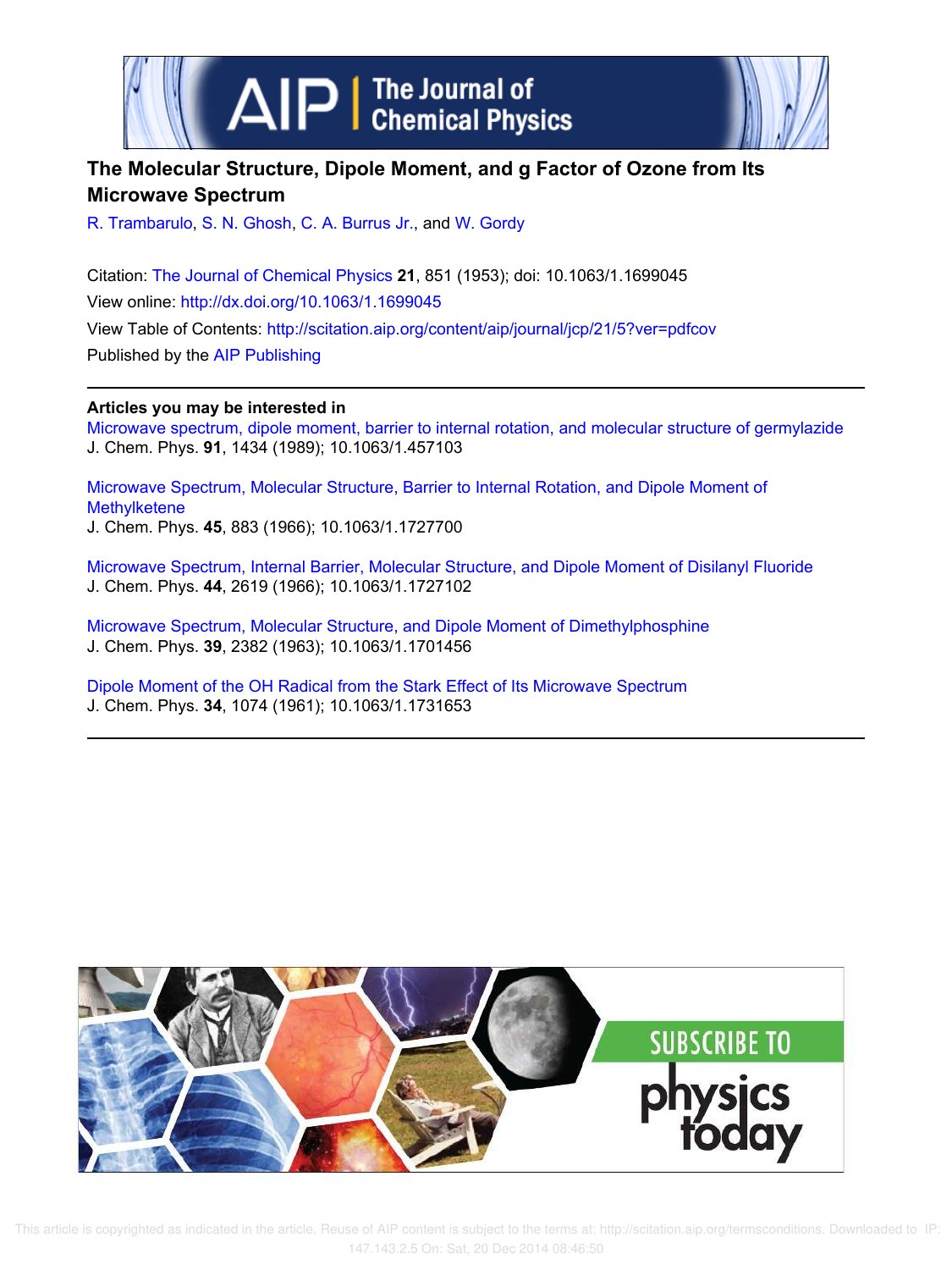# **The Molecular Structure, Dipole Moment, and** *g* **Factor of Ozone from Its Microwave Spectrum\***

R. TRAMBARULO,<sup>†</sup> S. N GHOSH,<sup>†</sup> C. A. BURRUS, JR., AND W. GORDY *Department of Physics, Duke University, Durham, North Carolina*  (Received December 8, 1952)

Four low-l rotational transitions of 0316 have been measured in the region from 42 to *llB* kmc. The rotational spectroscopic constants found are  $A = 106,5300 \pm 11$  Mc,  $B = 13,34906 \pm 0.06$  Mc,  $C = 11,834.3 \pm 1.06$ 1.1 Mc The oxygen nuclei form an isosceles triangle with an apex angle of  $116^{\circ}49' \pm 30'$ , and the two equal internuclear distances are 1 278 $\pm$ 0.003A. From the Stark splitting of the 2<sub>0</sub><sup>2</sup>-1<sub>1</sub><sup>1</sup> transition the dipole moment is  $0.53\pm0.02$  debye Zeeman splittings of this transition show that ozone is not significantly paramagnetic.

### **INTRODUCTION**

A LTHOUGH the structure of ozone has been the<br>subject of many investigations, no consistent and LTHOUGH the structure of ozone has been the definitive assignment of the molecular dimensions has been accomplished until the recent microwave investigations made by Hughes<sup>1</sup> of Westinghouse, and those made concurrently in this laboratory<sup>2</sup> and reported here.

By the electron diffraction method Shand and Spurr<sup>3</sup> assigned an apex angle of  $127^{\circ} \pm 3^{\circ}$  and the two similar 0-0 distances as  $1.26 \pm 0.02$ A. Although their assignment of the bond lengths is within the upper limit of their estimated error the apex angle which they assigned is 10° too large.

Difficulties have been encountered in assigning the fundamental vibrational frequencies from the infrared spectrum,4.5 and it would appear from the fine structure of the vibrational bands examined by Adel and Dennison4 that the apex angle is acute. However, the recent discovery of a new fundamental band by Wilson and Badger<sup>6</sup> favors a model with an obtuse apex angle.

In the microwave region from 9 to 44 kmc  $Hughes<sup>1</sup>$ identified eighteen rotational transitions of ozone for which two lines involved values of  $J$  lower than nine. From these results Hughes obtained an angle of 116.5°- 117° and two like distances of l.276-1.279A. In the present work three additional lines involving  $J=4$  or lower were found and identified in the region from 96 to 118 kmc. These lines, along with the low-J transition at 42 kmc, allow the parameters of the molecule to be unquestionably assigned. Although only one transition,

t Present address. Department of Physics, The Pennsylvania State College, State College, Pennsylvama.

that at 42 kmc, included in our study was measured also by Hughes, his assignment of the structural parameters from the lower frequency lines which he measured are in essential agreement with our assignment from the high frequency low-J transitions. There is some discrepancy, however, in the two electric dipole moment determinations.

### **EXPERIMENTAL PROCEDURE**

A Stark-modulation spectrograph<sup> $7$ </sup> with 4 kc square wave modulation was employed. The cell was 94.5 cm long from window to window and was made of goldplated K-band wave guide with a silver Stark electrode supported by Teflon spacers. Sources of energy were crystal harmonic generators<sup>8</sup> driven by Ratheon klystrons. Second, third, fourth, and fifth harmonics were utilized. At the higher frequencies the cell loss was about 10 db. To increase the strength of the lines the cell was cooled with dry ice. The absorption lines were detected by a Sylvania type 1N53 crystal and were displayed on a recorder preceded by a lock-in amplifier. Frequencies were measured with harmonics from a crystal controlled oscillator9 which was monitored by comparison with station WWV.

Ozone was prepared in the small quantities required by passing a silent discharge through electrolytic oxygen which had been dried with sulfuric acid and phosphorus pentoxide. Oxygen was admitted to the discharge chamber to a pressure of about half an atmosphere. As ozone was formed, it was condensed with liquid air; and after the discharge had taken place for about 20 minutes, unconverted oxygen was pumped off. The ozone was admitted to the cell to pressures of about  $10^{-1}$  mm of Hg from the discharge chamber which was cooled with liquid air. In preliminary experiments formaldehyde lines were found. The formaldehyde was apparently produced by reaction of the ozone with stopcock grease in the vacuum system.

<sup>\*</sup> The research reported in this paper has been sponsored by the Geophysics Research Directorate of Air Force Cambridge Research Center, Air Research and Development Command.

t On leave from the UniverSity of Calcutta. <sup>I</sup>R. H. Hughes, Phys. Rev. 85, 717 (1952); *Symposium on Molecular Structure and Spectroscopy,* Ohio State University, June 1952.

<sup>2</sup>Preliminary results given in Quarterly Progress Reports, Air Force Contract No. W19-122-ac-35, November, 1950, February, 7 R. H. Hughes and E. B. Wilson, Jr., Phys. Rev. 71,562 (1947).

<sup>5</sup>D. M. Simpson, Trans. Faraday Soc. 41, 209 (1945); J. Chern. Trambarulo and Gordy, Phys. Rev. 84,1178 (1951). Phys. 15,846 (1947). 9 R. R. Unterberger and W. V. Smith, Rev. Sci. Instr 19, 580

<sup>1951,</sup> March, 1952. 8 The multipliers used in most measurements were modified

<sup>&</sup>lt;sup>3</sup> W. Shand and R. A Spurr, J. Am. Chem. Soc. 65, 179 (1943). forms suggested by C M. Johnson of crossed wave-guide designs<br><sup>4</sup> A. Adel and D. M. Dennison, J. Chem. Phys. 14, 379 (1946). already described. For re

<sup>6</sup> D. M. Simpson, Trans. Faraday Soc. 41, 209 (1945); J. Chem. Trambarulo and Gordy, Phys. Rev. 84, 1178 (1951).<br>
19 S. 15, 846 (1947).<br>
<sup>8</sup> M. K. Wilson and R M. Badger, J. Chem. Phys. 16, 741 (1948). (1948). (1948). (194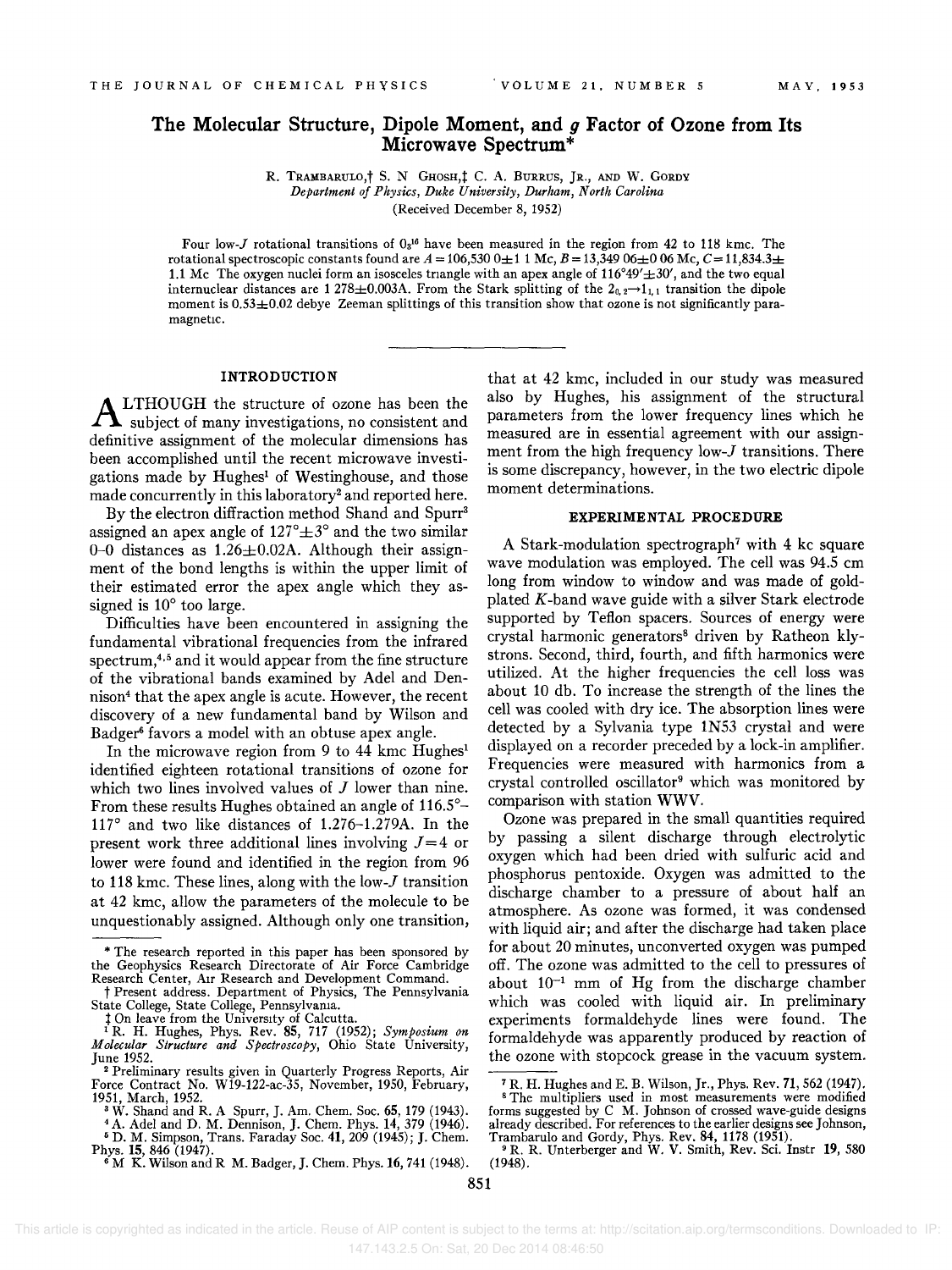

FIG. 1. Recordings of four low-J ozone lines and their Stark components. (a) The  $0_{0.0} \rightarrow 1_{1.1}$  transition at 118 364 Mc. (b) The  $4_{0.3} \rightarrow 4_{1.3}$ transition at 101 736 Mc. (c) The  $2_{0,2}\rightarrow 2_{1,1}$  transition at 96 229 Mc. (d) The  $2_{0,2}\rightarrow 1_{1,1}$  transition at 42 833 Mc. Stark components point downward, undisplaced line upward.

Ozone lines appeared immediately upon introduction of the gas to the cell, and they gradually became weaker, whereas formaldehyde lines did not appear until after, several minutes and grew stronger. This behavior served as a convenient means of distinguishing new ozone lines from those of formaldehyde.

The  $2_{0,2} \rightarrow 1_{1,1}$  transition near 43 kmc was split by a magnetic field of about 3000 oersteds which was formed by placing nine similar magnetron magnets side by side with soft iron strips linking the similar pole pieces of each individual magnet. By arranging the magnetron magnets and by placing shims between their pole pieces and the iron strips, it was possible to attain a field which varied by less than 5 percent over a distance of 60 centimeters. This magnet could be oriented along the wave-guide cell with the field parallel to either the wide or narrow dimension of the guide.

## THE OZONE SPECTRUM

Recordings of the four low-J lines are shown in Fig. 1. Frequencies of the lines and identifications are given in Table 1. Also listed in Table I is the harmonic of the klystron frequency used to obtain each line. The transitions were identified as to the values of J involved from the Stark patterns and as to the particular sublevels from a comparison with the energy level scheme. Since the  $O<sup>16</sup>$  nucleus has a spin of zero and ozone has a  $C_{2v}$  symmetry, with the dipole moment along the axis of intermediate moment of inertia, only  $++$  and  $-$ levels are possible. This restriction prevents ozone from having more lines of low  $J$  in the microwave region.

Table II lists the spectroscopic constants  $A, B, C$  and the asymmetry parameter,  $\delta = (B - C)/(A - C)$ , which were obtained from the three transitions,  $0_{0,0} \rightarrow 1_{1,1}$ ,  $2_{0,2} \rightarrow 1_{1,1}$ , and  $2_{0,2} \rightarrow 2_{1,1}$ , with centrifugal distortions neglected. Errors listed result from uncertainties in the

TABLE I. Observed transitions of ozone.

| Transition                                                 | Frequency (Mc)        | Klystron harmonic<br>used |
|------------------------------------------------------------|-----------------------|---------------------------|
|                                                            | 42 $832.62 \pm 0.07$  |                           |
| $2_{0,2}\rightarrow1_{1,1}$<br>$2_{0,2}\rightarrow2_{1,1}$ | $96228.84 + 0.18$     |                           |
| $4_{0.4} \rightarrow 4_{1.3}$                              | 101 736.83 $\pm$ 0.14 |                           |
| $0_0 \rightarrow 1_{1,1}$                                  | $118,364.3 \pm 0.5$   |                           |
|                                                            |                       |                           |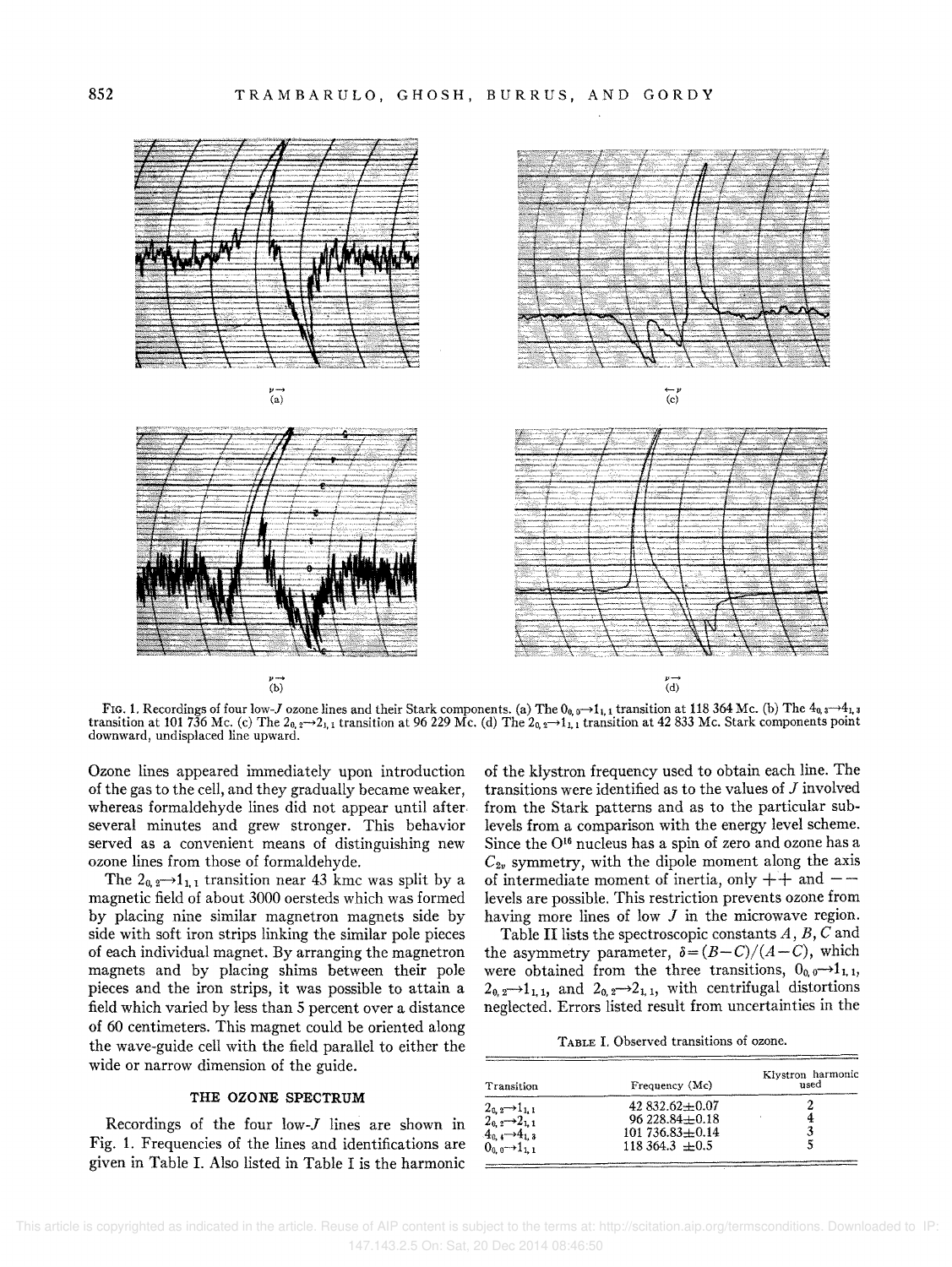line frequency measurements. From the constants so obtained, the  $4_{0,4} \rightarrow 4_{1,3}$  transition is calculated to occur at 101,738.63 Mc as compared with the measured frequency of 101,736.83 Mc. This small discrepancy results partly from centrifugal distortions.

### MAGNETIC SPLITTINGS OF THE  $2_{0,2}\rightarrow1_{1,1}$ **TRANSITION**

It is difficult to measure accurately the paramagnetic susceptibility of liquid ozone because of the presence of small amounts of dissolved oxygen which is strongly paramagnetic. Nevertheless from susceptibility measurements Laine10 obtained evidence which he interpreted to indicate that ozone is slightly paramagnetic. A sensitive indicator of paramagnetism, one which is not influenced by paramagnetic impurities, is the Zeeman splitting of microwave absorption lines. As is seen from Fig. 2, the Zeeman splitting of the  $2<sub>0.2</sub> \rightarrow 1<sub>1.1</sub>$ rotational line of ozone is not very large at a field strength of about 3 kilo-oersteds, and consequently ozone is at most only weakly paramagnetic. The analysis of this splitting given below indicates that the magnetism of ozone arises principally from its molecular rotation. Evidently the electronic ground state of ozone is  ${}^{1}\Sigma$ .

For the alternating electric field vector parallel to the stationary magnetic field  $\Delta M = 0$  transitions ( $\pi$ -type) are induced while  $\Delta M = \pm 1$  transitions ( $\sigma$ -type) occur for the electric field vector perpendicular to the imposed magnetic field. The shifts,  $\Delta \nu$ , in the transition frequency for the two magnetic field orientations are

and

$$
\Delta \nu(\pi) = -M(g'-g)\beta_I H/h
$$
  

$$
\Delta \nu(\sigma) = -(M'g'-Mg)\beta_I H/h,
$$

where the primes correspond to the upper rotational state of the transition and  $\beta_I$  is the nuclear magneton. Other symbols have the usual significance. Thus, if the g factors of the two rotational states are sensibly different, and neither is equal to zero, three lines are expected for the  $\pi$ -transition and six for the  $\sigma$ -transition from the  $2_{0,2}$  to the  $1_{1,1}$  levels. However, only three resolved lines are observed for the  $\sigma$ -transition [Fig. 2(a)]. This can be explained if the g factor for the  $2_{0,2}$ state is much smaller than that for the  $1_{1,1}$  state. The

TABLE II. Molecular constants of ozone.

| $A = 106530.0 \pm 1.1$ Mc<br>$B = 13349.06 \pm 0.06$ Mc<br>$C = 11834.3 \pm 1.1$ Mc<br>$\delta = 0.015996 \pm 0.000012$<br>Electric dipole moment $\mu = 0.53 \pm 0.02$ debve<br>g factor = $1.54 \pm 0.09$ n.m. for $1_{1,1}$ state<br>$= 0.15 \pm 0.03$ n.m., for $2_{0.2}$ state | $I_a = 7.8749 \times 10^{-40}$ g cm <sup>2</sup><br>$I_b = 62.844 \times 10^{-40}$ g cm <sup>2</sup><br>$I_e = 70.888 \times 10^{-40}$ g cm <sup>2</sup> |  |  |
|-------------------------------------------------------------------------------------------------------------------------------------------------------------------------------------------------------------------------------------------------------------------------------------|----------------------------------------------------------------------------------------------------------------------------------------------------------|--|--|
| Structure: isosceles triangle<br>Two equal 00 bond lengths $= 1.278 \pm 0.003$ A<br>Angle between bonds = $116^{\circ}49' \pm 30'$                                                                                                                                                  |                                                                                                                                                          |  |  |
|                                                                                                                                                                                                                                                                                     |                                                                                                                                                          |  |  |

<sup>10</sup>P. Laine, Ann. phys. 3, 461 (1935).



FIG. 2. Zeeman splittings of the  $2_{0,2} \rightarrow 1_{1,1}$  transition of ozone. Stark components have been pulled out far enough not to interfere with the magnetic splitting of the lines. (a) Magnetic field per-<br>pendicular to the electric component of the radiation. (b) Mag-<br>netic field parallel to the electric component of the radiation.

center line on each tracing of Fig. 2 is more intense than would be expected since the magnetic field included only 65 percent of the absorbing path of the radiation. For a field of  $2.93 \pm 0.07$  kilo-oersteds the component spacing for the  $\sigma$ -transitions is 2.78 $\pm$ 0.05 Mc and for the  $\pi$ -transitions is 3.12 $\pm$ 0.05 Mc. If it is assumed that the *g* factors of both rotational states have the same sign, then the factors are  $1.54 \pm 0.09$  for the  $1_{1,1}$  state and  $0.15\pm0.03$  for the  $2_{0,2}$  state. The large dependence of  $g$  factors upon the rotational state is interesting. The g factor for the  $1_{1,1}$  state of ozone is considerably larger than those found by Jen<sup>11</sup> for other molecules in singlet sigma-states. If the ozone magnetism arises from contributions of excited electronic states, then the electronic structure of the molecule depends to a surprising extent upon rotation. From the charges on the atoms in the most probable electromc ground state (see structures I and II below) one would expect a significant magnetic moment to be generated by rotation about the symmetry axes.

### ELECTRIC DIPOLE MOMENT

Stark splitting of the  $2_{0,2} \rightarrow 1_{1,1}$  transition yield a value of the dipole moment of  $0.53\pm0.02$  debye which is in agreement with the values 0.49 debye found by Lewis and Smyth<sup>12</sup> and  $0.52$  debye reported by Epprecht,<sup>13</sup> but not with the value  $0.65 \pm 0.05$  debye given by Hughes.<sup>1</sup>

<sup>&</sup>lt;sup>11</sup> C. K. Jen, Phys. Rev. 81, 197 (1951).<br><sup>12</sup> G. L. Lewis and C. P. Smyth, J. Am. Chem. Soc. 61, 3063 (1939).<br><sup>13</sup> G. W. Epprecht, Z. angew. Math. Physik **1**, 138 (1950).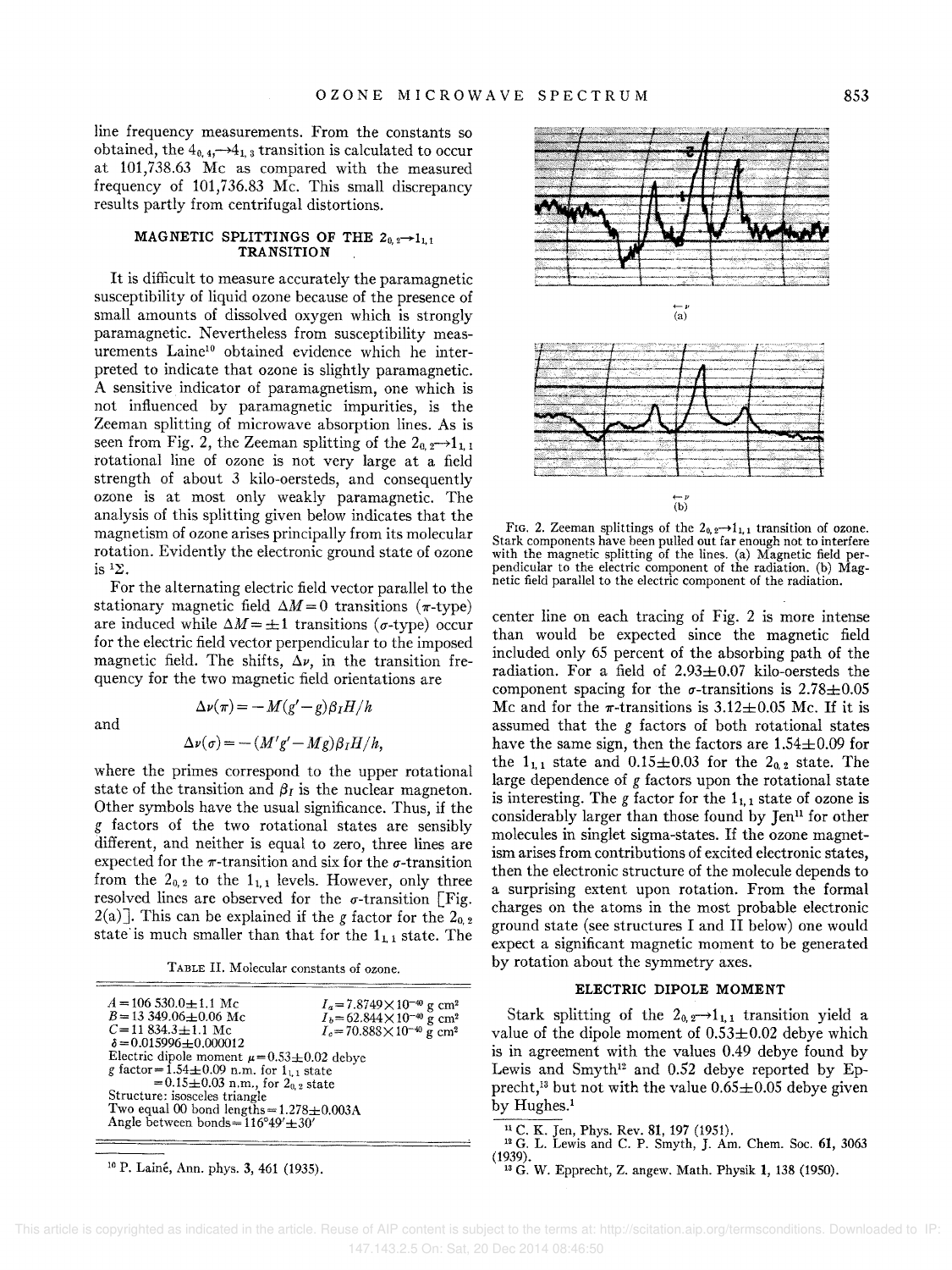

FIG. 3. A plot of the Stark splitting versus  $\mathcal{E}^2$  for the  $2_{0,2} \rightarrow 1_{1,1}$ transition from which the dipole moment of  $O<sub>3</sub>$  was obtained.

The theory of Golden and Wilson<sup>14</sup> with the intensity tables of Cross, Hainer, and King<sup>15</sup> was used in evaluating the electric dipole moment. For calibration of the Stark spectrometer, OCS with known dipole moment<sup>16</sup>  $0.7085\pm0.004$  debye was employed. Since the observed Stark effect is second order, the plot of the component displacements against the field strength squared,  $\mathcal{E}^2$ , is a straight line. With the imposed field parallel to the electric vector of the microwave radiation only  $\Delta M = 0$ components are observed. Figure 3 shows a plot of the line splitting *versus*  $\ell^2$  for the  $2_{0,2} \rightarrow 1_{1,1}$  transition from which the dipole moment was obtained.

#### THE MOLECULAR DIMENSIONS

The three principal moments of inertia and other properties are given in Table II. For a rigid planar molecule the moment of inertia  $I_c$  should be the sum of the moments  $I_a$  and  $I_b$ ; however, in the ground vibrational state this relationship breaks down because of zero-point vibrations. A measure of this departure is the quantum defect,  $I_c - (I_a + I_b)$  which for ozone is  $0.169\times10^{-40}$  g cm<sup>2</sup>.

The molecular structure obtained from our results is an isosceles triangle with  $1.278 \pm 0.003$ A for the two similar sides and an apex angle of  $116^{\circ}49' \pm 30'$ . These values represent the mean of the structures calculated from the three moments of inertia taken two at a time, and the errors quoted are the maximum deviation from the mean.

#### ELECTRONIC STRUCTURE

The molecular dimensions and dipole moment of ozone throw light on the complex electronic structure of the molecule. Qualitatively, the electronic structure can be discussed most conveniently in terms of the valence bond resonance concepts of Pauling. The most reasonable contributing structures are I and II with perhaps small contributions from III and IV. The observed bond angle is near the 120° trigonal bonds formed by *Sp2* hybrid orbitals. This and other facts suggest that to a first approximation the four valence orbitals of the apex oxygen consist of three *Sp2* hybrids which lie in a plane and a pure  $p$  orbital which is normal to this plane. Two of the *Sp2* orbitals presumably form bonds to the two end oxygens in all forms I-IV, and the  $\phi$  orbital forms the second component of the double bond in forms I and II. The third *Sp2* hybrid of the apex oxygen is directed upward along the symmetry axis and has an unshared electron pair in all forms I-IV.

It is significant that the bond length in ozone, 1.278A, is intermediate between the double bond length in oxygen, 1.21A, and the single bond length in hydrogen peroxide, 1.47A. It is somewhat nearer, however, to the double bond than to the single bond value. The observed lengths with the Pauling rule<sup>17</sup> indicate that the bonds have almost SO percent double bond character. Thus the two equivalent resonating forms I and II essentially represent the electronic structure of ozone. The fact that the apex angle is slightly less than 120° may, however, indicate some contributions from forms III and IV because the unlike charge on the end oxygens in these forms would tend to decrease the apex angle.

In molecular orbitals terminology, each of the bonding  $s\hat{p}^2$  orbitals would form a localized  $\sigma$ -molecular orbital by combination with a bonding orbital of an end oxygen, while the  $\phi$  orbital would be combined with orbitals of both end oxygens to form  $\pi$ -molecular orbitals. The electrons in the  $\pi$ -orbitals are not then considered as localized in a pair bond, as in the hypothetical forms I and II, but as moving throughout the molecule. If the  $\pi$ -molecular orbital is represented by the linear combination,

# $\psi = a\psi_1 + b\psi_2 + c\psi_3$

of the atomic orbital where  $\psi_1$  refers to the apex oxygen, then from the previous structural considerations it is evident that  $b^2 = c^2 \approx a^2/2$ .

If it is assumed that the positive and negative charges in I and II are separated by the bond length, the primary dipole moment resulting from these forms



<sup>14</sup> S. Golden and E B. Wilson, Jr., J. Chem. Phys. 16, 669 (1948).<br><sup>15</sup> Cross, Hainer, and King, J Chem. Phys. 12, 210 (1944). <sup>16</sup> R G Shulman and C. H. Townes, Phys. Rev. 77, 500 (1950).

<sup>17</sup>L. Pauling, *The Nature of the Chemical Bond* (Cornell University Press, 1945), pp. 164, 195.